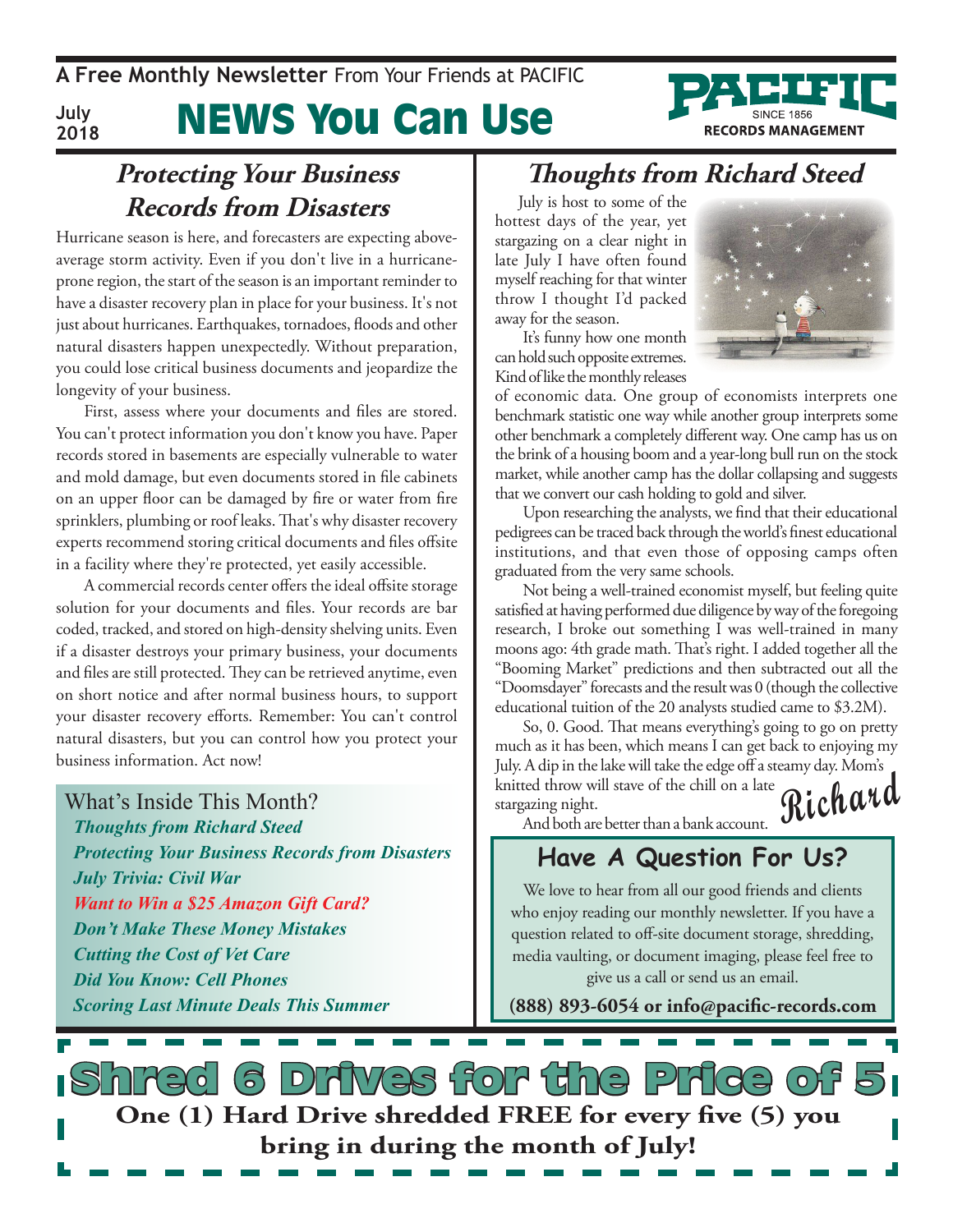# **July Service Awards**

Celebrating Pacific Employee Anniversaries

### **2 years** Robert Martinez

## **Teamwork**

A minivan pulled into a campsite one evening. Three kids jumped out and began to quickly unload the camping gear. In just a few minutes, the family had set up the tent and the children were off gathering firewood. The mother and father set up the camp stove and unpacked the rest of the gear. Within 15 minutes, the entire campsite was set up and the kids ran off quickly.

A fellow camper came up to the mother and father and said, "I have to say, that is one of the best examples of teamwork I've even seen! How do you get your kids to help out like that?"

"Well," said the dad, "I have a system. No one goes to the bathroom until camp is set up."

## **Quick Tips: Travel**

You may think that your bag claim slip is not really necessary, but it is crucial if you lose your bag. Without it, you cannot prove that you actually checked your bag. While most airlines will work with you if you lose your claim check, you should take good care of it in the event your bag is lost and you run into trouble with the airline.

Hanging on to your slip makes luggage recovery faster!

## **July Trivia: Civil War**

- 1. What killed more men during the Civil War than wounds sustained in battle?
- 2. The melody of the popular Civil War ballad "Aura lee" was later used for what twentieth century hit song?
- 3. What was the name of the play President Lincoln attended at Ford's Theater on April 14, 1865?
- 4. How many days did Confederate President Jefferson Davis spend at Fort Monroe prison?
- 5. How much was an enlisted man paid for providing his own horse in the war?
- 6. What was the only major Civil War battle fought in Florida?
- 7. What milk product, patented in 1856, was an important part of the diet of Union soldiers?
- 8. What was the principal weapon used in the Civil War?
- 9. Which state sent more men to war, in proportion to its population, than any other state?
- 10. How many horses were killed at Gettysburg? *Answers on back page!*

## **July Holidays and Events**

- **Daily Observances:**
	- 1 Canada Day
	- 2 I Forgot Day
	- 2 World UFO Day
	- 3 Compliment Your Mirror Day
	- 3 International Plastic Bag Free Day
	- 4 Independence Day
	- 5 Workaholics Day
	- 6 World Kissing Day
	- 7 Tell the Truth Day
	- 8 Video Games Day
	- 8 Math 2.0 Day
	- 9 Sugar Cookie Day
	- 10 Teddy Bears' Picnic Day
	- 10 Clerihew Day
	- 11 Cheer Up the Lonely Day
	- 12 Simplicity Day
	- 13 Embrace Your Geekness Day
	- 14 Pandemonium Day
	- 15 Gummi Worm Day
	- 16 Corn Fritters Day
	- 17 Yellow Pig Day
	- 17 World Emoji Day
	- 18 Insurance Nerd Day
	- 18 Caviar Day
	- 19 Stick Out Your Tongue Day
	- 20 Space Exploration Day
	- 21 Junk Food Day
	- 22 Ice Cream Day
	- 22 Pi Approximation Day
	- 23 Vanilla Ice Cream Day
	- 24 Cousins Day
	- 25 Culinarians Day
	- 26 Uncle and Aunt Day
	- 27 Take your Pants for a Walk Day
	- 28 Milk Chocolate Day
	- 29 Lasagna Day
	- 30 National Cheesecake Day
	- 31 Uncommon Musical Instrument Day

## **Quick Tips: Organizing**

You can give your bathroom an organizing boost by cleaning out your medicine cabinet. Contrary to popular belief, your medicine cabinet is not the best place to store medication. The heat and moisture in the bathroom can ruin it. Your medicine cabinet is put to better use by storing personal care items that you use regularly. Use small bins that fit on the narrow shelves to contain loose small items.

The material contained in this newsletter is for informational purposes only and is based upon sources believed to be reliable and authoritative; however, it has not been independently verified by us. This newsletter should not be construed as offering professional advice. For guidance on a specific matter, please consult a qualified professional.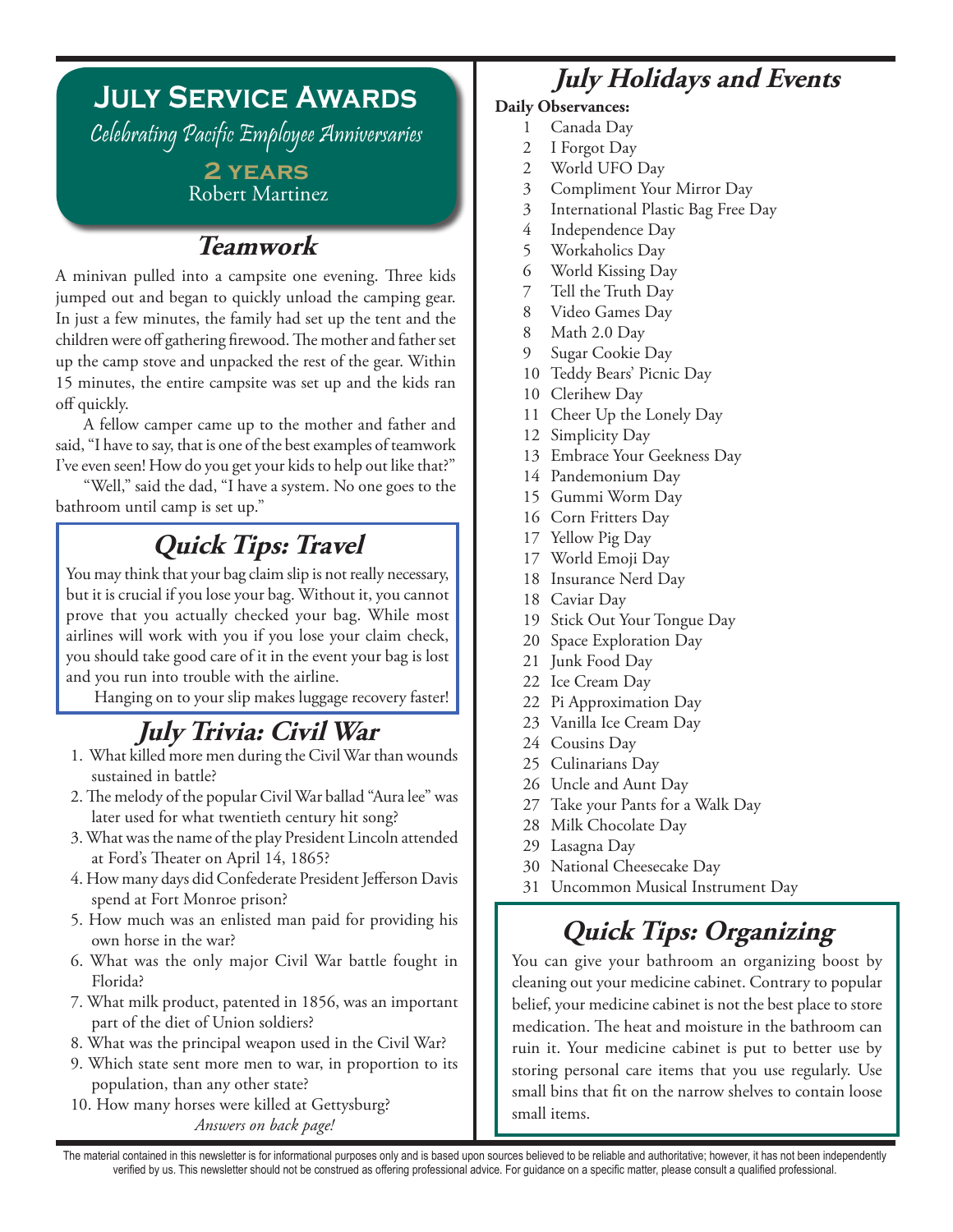# PacBlog

### **Head-to-Head Comparison: Onsite vs. Offsite Shredding** PacBlog is the monthly web log of Pacific Records Storage

To read this month's installment, please click the title below. https://pacific-records.com/comparison-onsite-vs-

offsite-shredding

You may also access the PacBlog at the URL below. There you will find this month's installment along with archives of previous installments.

**http://pacific-records.com/category/pacnews**

**"I think everyone should go to college and get a degree and then spend six months as a bartender and six months as a cabdriver. Then they would really be educated." — Al McGuire**

**Do You Want To Win A \$25 Amazon Gift Card?**



Each month we'll give you a new challenge of some type. All those who reply with a correct answer are eligible to win. At the end of the month we'll draw a lucky name.

Here is this month's challenge: I'm an odd number. If you remove a letter from my name, I become even. What number am I?

**Last Month's Answer to:** 

*hat is the next number in this sequence: 2, 5, 9, 14 . . .*

#### **Last month's Winner: Karen Lacy Administrative Assistant/Billing 20**

**WANGER JONES HELSLEY PC**

Email your answer to **info@pacific-records.com**

## **Green Living: Recycling**

Does painting give you a headache? It could be the components in the paint. When buying paints, look for those low in volatile organic compounds (VOC). These compounds convert to gas at room temperature. This can irritate your lungs and cause allergic reactions in some people. There are some zero-VOC paints available. If you cannot find any in your area, be sure to get paints that keep the VOC level below 150 grams per liter.

# **Cooling Off**

A customer in a restaurant was proving to be very demanding. He began to complain about the temperature and asked his waiter to turn up the air conditioning. About five minutes later, he asked for the air conditioning to be turned down. Then again shortly after, he demanded again that the air conditioning be turned back up. The waiter never uttered an impatient word, but walked back and forth after each demand for half an hour.

Finally, a nearby patron was so curious that he stopped the waiter and said, "You are so patient with that cad! Why don't you just ask him to leave?"

The waiter smiled and replied, "Oh, I don't care. You see, we don't even have an air conditioner."



But your honor, my client can't state his name for the record. As I've already explained, his identity has been stolen.

# **3 months FREE secure Destruction service**

*Get 3 months of free Secure Destruction service when you sign up for a new Secure Destruction account with a one-year agreement. Just mention this coupon! Email info@pacific-records.com for more information.*